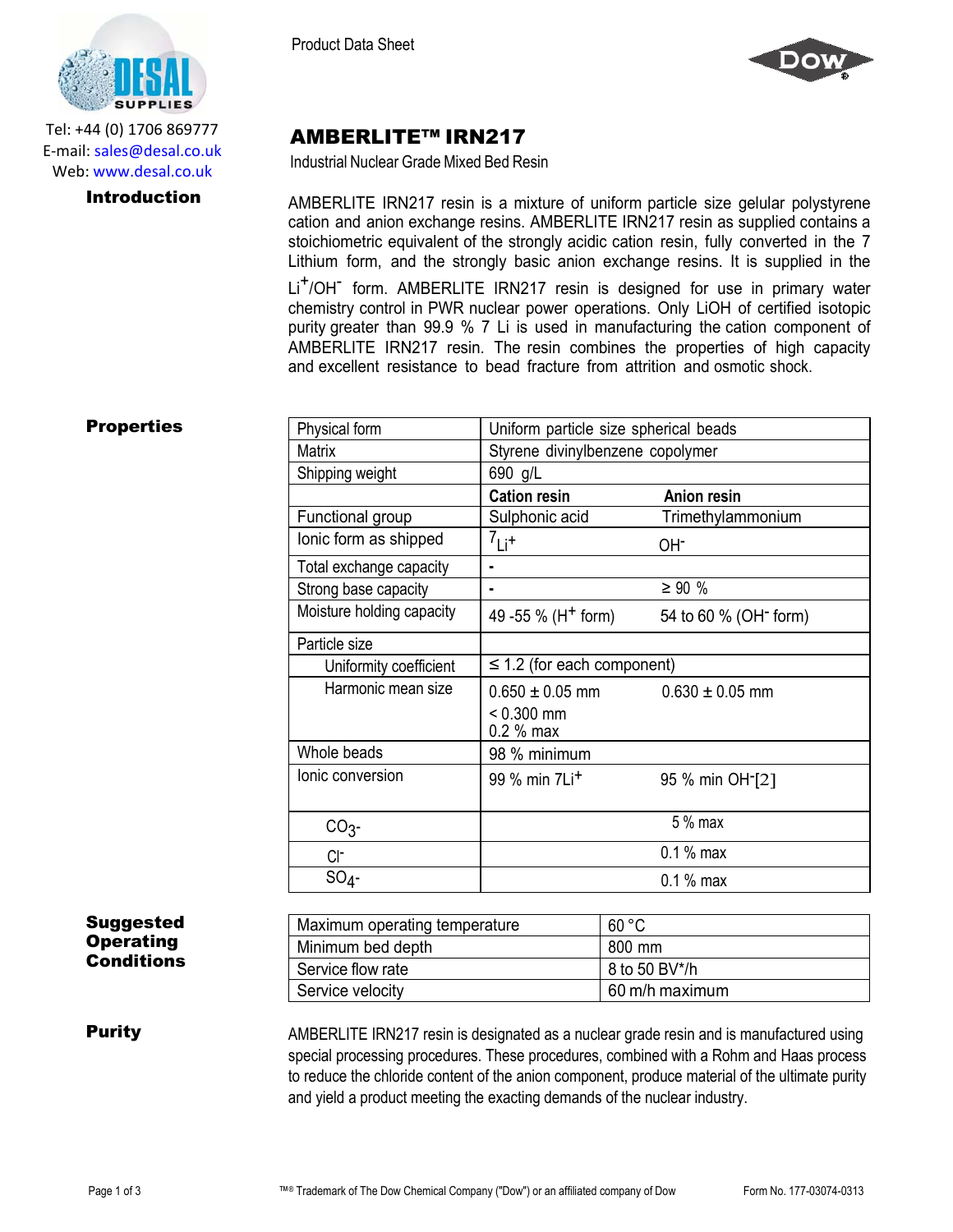AMBERLITE IRN217 resin is recommended in any non regenerable mixed bed application where reliable production of the highest quality water is required and where the "as supplied" resin must have an absolute minimum of ionic and non ionic contamination.

| <b>Purity</b>         | <b>Cation</b> | Anion      |
|-----------------------|---------------|------------|
| $\mathbf{A}$          | $\leq 50$     | $\leq 50$  |
| Ca                    | $\leq 50$     | $\leq 50$  |
| Co                    | $\leq 30$     | $\leq 30$  |
| Cu                    | $\leq 10$     | $\leq 10$  |
| Fe                    | $\leq 50$     | $\leq 50$  |
| Hg                    | $\leq 20$     | $\leq 20$  |
|                       | к             | $\leq 40$  |
| Mg                    | $\leq 50$     | $\leq 50$  |
| Na                    | $\leq 50$     | $\leq 20$  |
| P <sub>b</sub>        | $\leq 10$     | $\leq 10$  |
| <b>Total Cl</b>       |               | $\leq 500$ |
| SiO,                  |               | $\leq 100$ |
| Total SO <sub>4</sub> |               | $\leq 600$ |

**Applications** AMBERLITE IRN217 resinis specifically designed for mixed beds for purification in the chemical and volumetric control system of pressurised water reactors. This application requires the mixed bed to remove radio- isotopes such as 137 Cesium, 58 Cobalt and 131 Iodine, and also chemical contaminants such as Cl and SO4. Since the primary reactor coolant contains relatively high background levels of boric acid buffered with 7LiOH, the mixed bed resins will operate in the 7Li/Borate form.

> The cation resin component of AMBERLITE IRN217 resin is supplied in the 7 Lithium form in order to minimise fluctuations in the concentration in 7 Li in the reactor coolant, when a new purification mixed bed is put into service. AMBERLITE IRN217 is made only using certified isotopically pure 7LiOH in order to minimise the undesirable reaction 6Li+n->3H+@.

> The anion resin component of AMBERLITE IRN217 resin is very highly regenerated to the hydroxide form to insure that less than 0.1 equivalent percent of the sites on the resin are in the chloride form and 0.1 percent equivalent in the sulphate form. Therefore, AMBERLITE IRN217 resin can effectively control chloride and sulphate impurities while operating in a 7Li/Borate solution.

### **Hydraulic Characteristics**

The approximate pressure drop for each meter of bed depth of AMBERLITE IRN217 resin in normal downflow operation at various temperatures and flow rates is shown in the graph below.